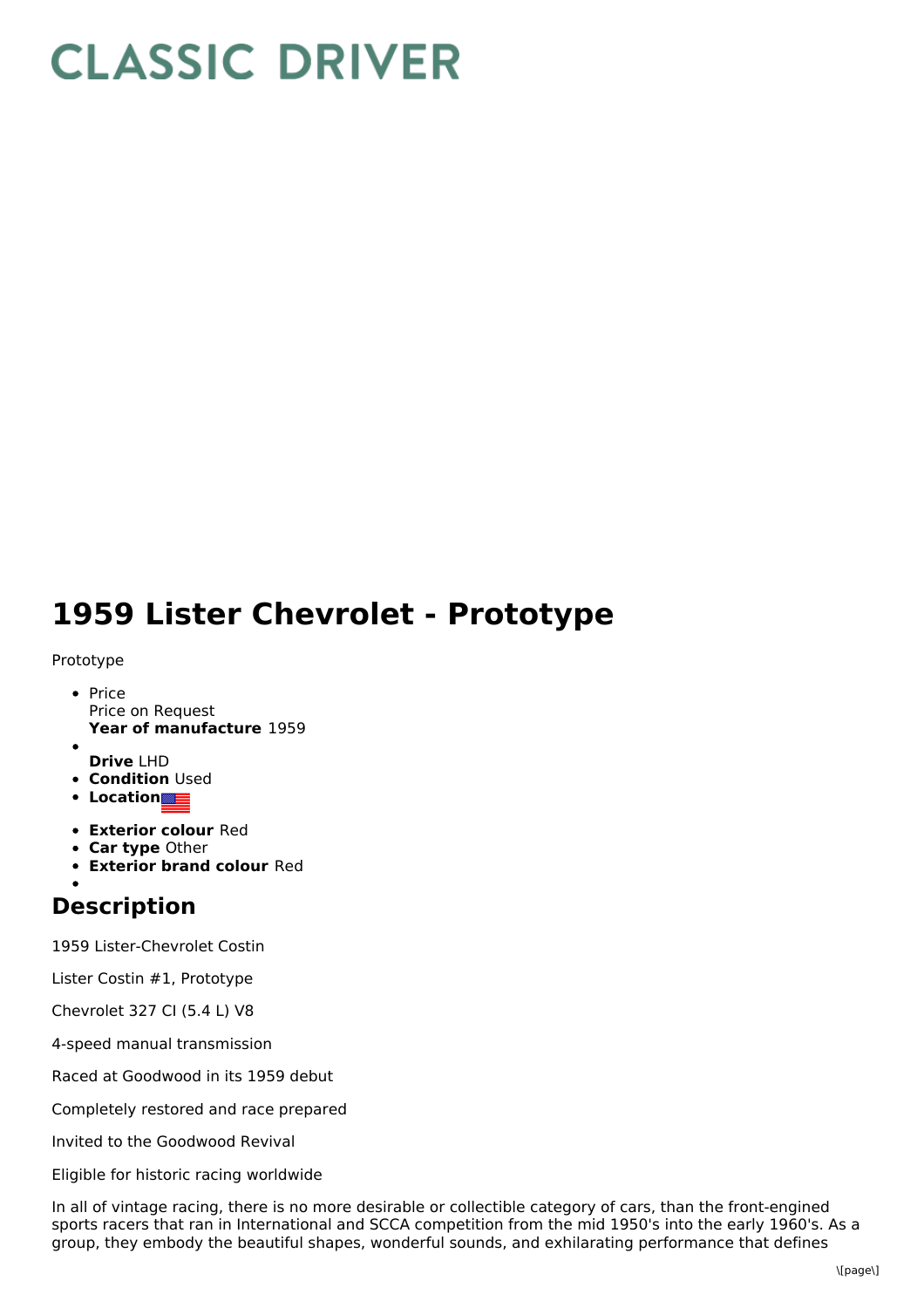#### historic racing.

During that era, probably the most respected and successful independent manufacturer was Lister of Cambridge, England. In the early 50's, out of a personal love for racing, Brian Lister steered his third generation engineering and fabrication company into building racing cars. Beginning with MG and Bristol powered sports cars, the young team immediately made a mark on the European racing circuits. After a fire at Jaguar's Browns Lane Plant destroyed the competition department in February 1957, Lister was there to pick up the pieces. Now with a supply of Jaguar D-Type engines, Lister's cars started to dominate racing in Europe. In the U.S., Lister's cars were fitted with Chevrolet V8's by the likes of Briggs Cunningham, Jim Hall, and Carroll Shelby. By 1958 Lister was a force to be reckoned with on both sides of the pond.

The Lister Knobbly, as the 1958 car was commonly known, was regularly seen beating the best Europe and the U.S. had to offer, including the factory Jaguar entries sharing the same engine. To maintain Lister's competitive advantage for the 1959 season, Brian Lister hired noted aeronautical engineer and aerodynamicist Frank Costin to redesign the Knobbly. His credentials included years of work for de Havilland Aircraft company, as well as designing the sleek bodywork for the Lotus Mark VIII, Lotus Eleven, and the Vanwall VW5 - the winner of the very first F1 Constructor's championship. Drawing on all of this expertise, Costin penned the design for the Lister Costin, which was in many ways a true D-Type successor. In total, thirteen Lister Costins were built; one Chevrolet V8 powered prototype, and twelve production versions; three with Jaguar power, eight with Chevrolet V8 engines, and one with a Maserati V8.

BHL 121 holds the distinction of being the prototype, and very first Lister Costin. Fitted for a Chevrolet V8, the car was cloaked in Costin's new, lithe body design. The car was delivered to its first owner, gentleman racer John Ewer, in early 1959. Ewer would go on to successfully race BHL 121 at Snetterton, Goodwood, and Silverstone over the next year.

Ewer sold the car in August 1960 to Jimmy de Villiers of Southern Rhodesia. Villiers would export BHL 121 to Africa to participate in the 1st Rhodesian Grand Prix. The car ran next with Rhodesian driver John Love at the wheel, and is believed to have won a South African Championship for him.

In 1986 the car was found and purchased by Cedric Selzer, a former Team Lotus F1 mechanic turned restorer, and returned it to UK. Shortly after, veteran club driver David Beckett purchased the disused, but original racecar, and engaged in a complete restoration that was completed in 1987. Beckett would go on to race the car at historic events throughout the late 80's and early 90's, with Beckett winning the HSCC and AMOC Championships in 1988 and 1991.

Beckett would go on to sell BHL 121 in the early 90's to David Clarke of Taylor and Crawley, who subsequently traded the car to a new owner who hired accomplished sports car drivers Tony Dron, and Soames Langton to pilot the it at historic events.

The car would eventually be sold at the Brooks Auction at the 1995 Goodwood Festival of Speed for \$184,000. The high-bidder was Vintage Racing Motors from the USA, and they exported BHL 121 to the U.S., where it would join their fine historic race car collection in Seattle.

In 1999 the Lister Costin found a new owner, Pat Hart. Hart handed it over to New Zealander, Tony Garmey of Horizon Racing and Performance in Maple Valley, Washington, for a complete restoration and race preparation. Garmey completed the restoration in record time, and went on to take 2nd in class at the Monterey Historics later that year. He would continue to race the car for the next decade, both on the West Coast and in New Zealand. He returned to the Monterey Historics in 2001 to sit on pole and win his class against Ferraris, Maseratis, and other Listers.

Since arriving at Canepa BHL121 has been mechanically sorted, and cosmetically refinished in its original stunning Crimson Red paint with Wimbledon White roundels. A hand painted number 1 is emblazoned on the side, just as it was when it raced in 1959.

The car is running period Hilborn fuel injection on its fresh 327 cu in Chevrolet fed through a T-1O 4-speed dog-leg transmission. It sits on new Dunlop rubber wrapped around alloy Dunlop wheels. The wheels were handmade in Australia to be 100% visually period correct while at the same time meeting modern racing stress specifications. The car has been fully crack checked.

Period Racing History

Raced at Snetteron, March 22, 1959 - Driver: John Ewer

Raced at Goodwood, March 30, 1959 - Driver: John Ewer

Raced at Snetteron, September 6, 1959 - Driver: John Ewer, 4th Place

Raced at Martini Trophy Silverstone meeting, May 21,1960 - Driver: John Ewer, 3rd Place

Canepa